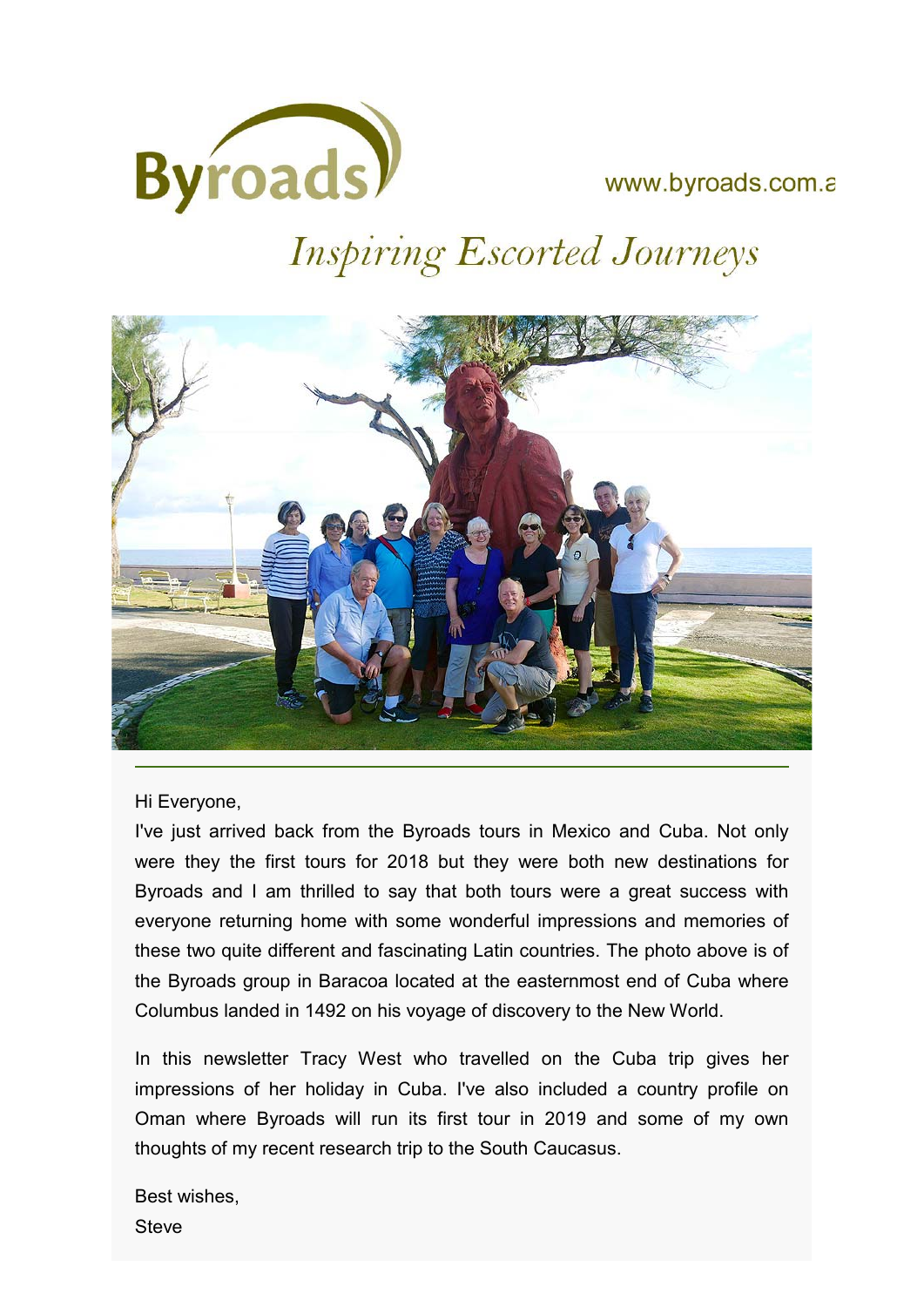## **The Rhythms of Cuba -** *by Tracy West*

This was our first trip with Byroads and along with our Cuban guide it was great to have Steve Mortimer from Byroads along with us as our Tour Escort. Steve has been a regular visitor to Cuba over many years.

Cuba is a fascinating country to travel through. It's like stepping back in time to the 1960's. Due to the impact of decades of economic sanctions, the country has an overall air of elegant deterioration. Not everything works quite as it should, many grand buildings are crumbling and many structures are not quite finished. Despite this Cubans are a resilient and positive people, things happen all in good 'Cuban Time', and lively music is literally happening everywhere you go. Cubans do not like silence and there are many excellent musicians here.



We started and ended our tour in Havana, a charming, vibrant and colourful city. The old town is a delightful maze of cobbled streets, lovely to just wander about in. Classic cars abound and many are beautifully restored. Our 'first day excitement' at photographing them never wore off. It's amazing that Cubans can keep so many of these ancient cars running and our drive along Havana's Malecon seafront in a 1957 Chevrolet convertible was one of many highlights.

We travelled by comfortable coach with a great driver and our excellent local Guide Abel who regaled us throughout the trip with interesting stories about Cuban history, society and culture. We learnt of the Cuban perspective on the key moments in their recent history, including the Revolution and the consequences of the current USA-led embargo – always good to have a local's perspective to challenge your preconceptions.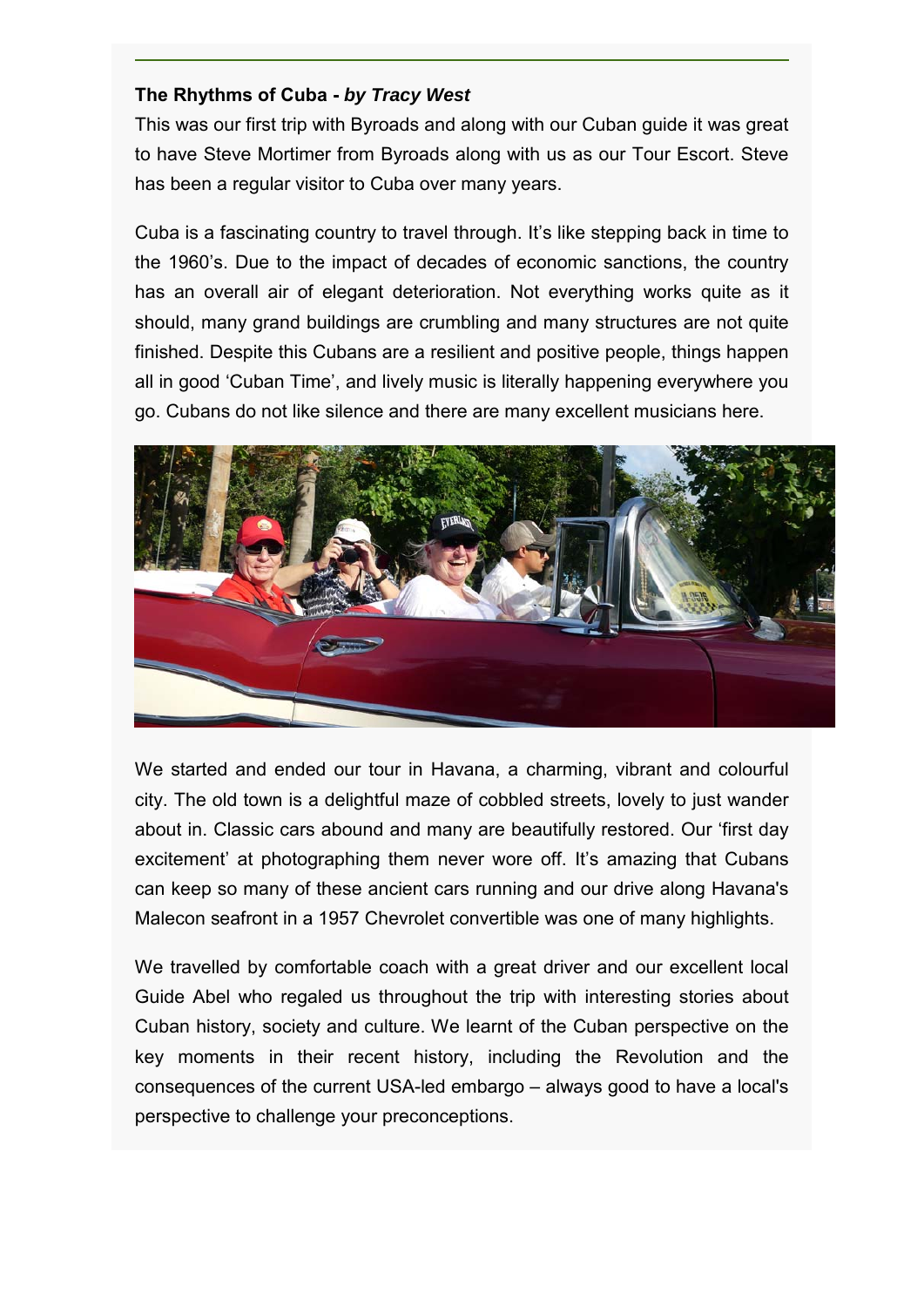

We traversed the country from Havana across to Baracoa in the far east. The countryside is often lush and beautiful and the coastlines spectacular. Green, rolling mountains meet productive fields, meet a turquoise and blue sparking sea and always spotted here and there are the distinctive shapes of Queen Palms. Throughout we stayed in comfortable, clean hotels or Casa Particulares (a Cuban B&B) which were always well located. Memorable moments include snorkelling in the infamous Bay of Pigs, sipping cocktails every evening, lobster lunches and dinners (so cheap here), the cobbled streets and colourful buildings of colonial towns such as Trinidad, watching cigars being hand-made, enjoying the rare quiet and an excellent lunch on the island of Cayo Granma, being amazed at the number of horses and carts being used for transportation and visiting a local family for a roast suckling pig dinner in Baracoa.

We thoroughly enjoyed the Byroads style of travel. Accommodation is carefully selected but this is Cuba, so be aware that while luxury may not be on offer you are always comfortable. We had great lunch and dinner venues that were personally sourced by Steve and our guide and a variety of activities planned. All together a wonderful time!

The next Byroads 'Rhythms of Cuba' trip starts in Havana on the 1st of February 2019 and can be linked in with Mexico & the Yucatan. Click here for details.

### **Country Profile - The Sultanate of Oman**

The small Arabian country of Oman is strategically situated at the mouth of the Persian Gulf on the south-eastern coast of the Arabian Peninsula. The desert nation shares its borders with the United Arab Emirates (a 7 hour drive away) to the northwest, Saudi Arabia to the west, and Yemen to the southwest. The country is an absolute monarchy with Sultan Qaboos bin Said al Said the enlightened hereditary leader since 1970.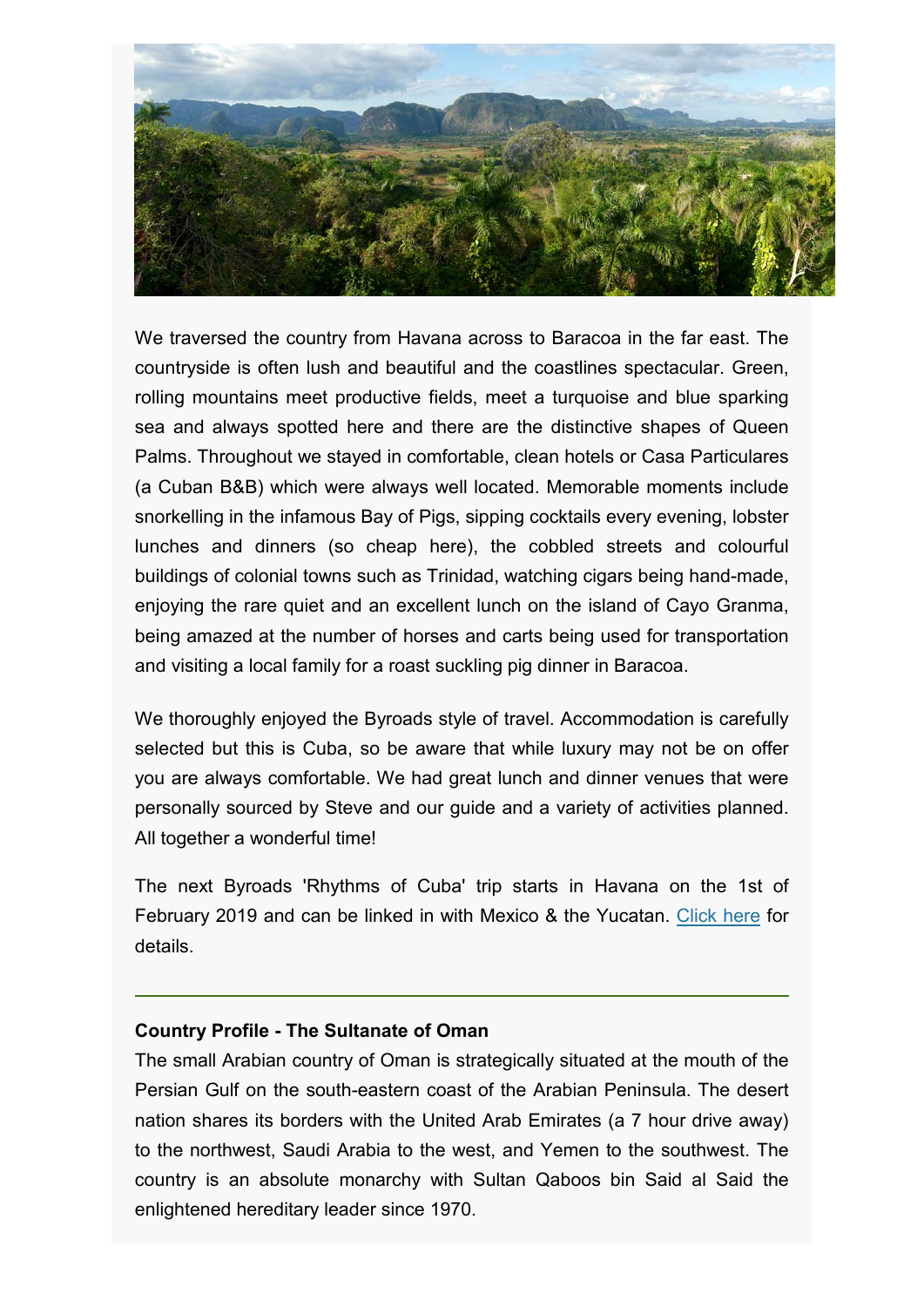

Oman has only modest oil reserves unlike its largely oil-dependent neighbours however in 2010 the UN ranked the country as the most improved nation in the world in terms of development during the preceding 40 years. A significant portion of its economy involves tourism and the trade of fish, dates, and various agricultural produce.

The Sultanate is still one of the best places in the Gulf to experience traditional Arabia. Outside the capital of Muscat you will find mud brick villages surrounded by enormous date plantations. Traditional souks are busy with shoppers bargaining for jewellery, frankincense and other commodities. The country is rugged and beautiful with its towering mountains, rugged canyons and wadis, and its seemingly endless dunes - home to the nomadic Bedouin people. Crumbling forts stand guard over ancient towns and watch over long coastal stretches where, as in centuries past, colourful fishing boats bob around in the blue waters of the Arabian Sea.

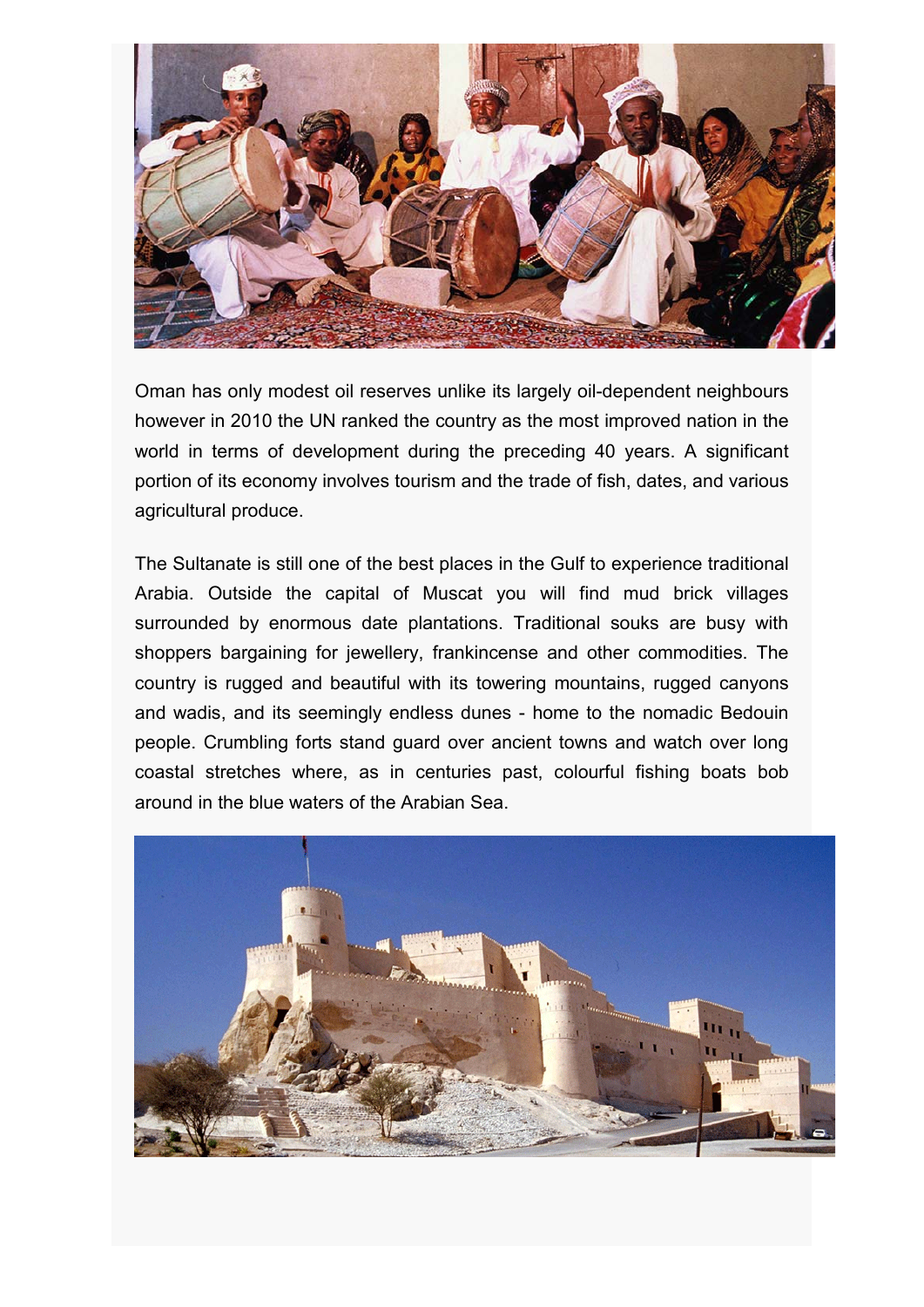The Byroads 8 days **'Sultanate of Oman'** tour starts in Muscat on the 21st Oct, 2019. Click here for details. The tour can also be combined with our tour of Jordan to provide a comprehensive look at two of the regions most peaceful and interesting desert nations. Click here for details of our 15 days **'Oman & Jordan'** tour

### **THE SOUTH CAUCASUS - Azerbaijan, Georgia and Armenia**

In October last year I ventured to the South Caucasus to research a new Byroads tour which will get underway in May 2019. We already have our first bookings. This will be another new trip for Byroads and adds to some interesting new destinations introduced over the past two years. One of the great attractions of this trip is the diversity and contrasts that can be found in these three lessor known countries of Europe.

Through ancient and medieval periods, Azerbaijan straddled the Silk Road between Europe and the East and was at the crossroads of three civilizations – the old Christian Mediterranean, Zoroastrian Iranian and Muslim Turkic. As you travel through Azerbaijan you can see ancient caravanserai, centuries old mosques as well as Zoroastrian fire temples. These ancient buildings contrast with the stunning new architecture that dominate the skyline of modern Baku, all made possible by the wealth that Caspian sea oil has brought to this tiny country.



In predominantly Christian Orthodox Georgia it feels like Europe. The country has quickly cast off its Soviet shackles and with its stunning mountain scenery, ancient towns and compelling history it presents as a unique holiday destination. From its mountain-top monasteries to its valley-floor vineyards, and from its warm hospitality and tasty Turkish-style food Georgia presents itself as a very special haven in the Caucasus.